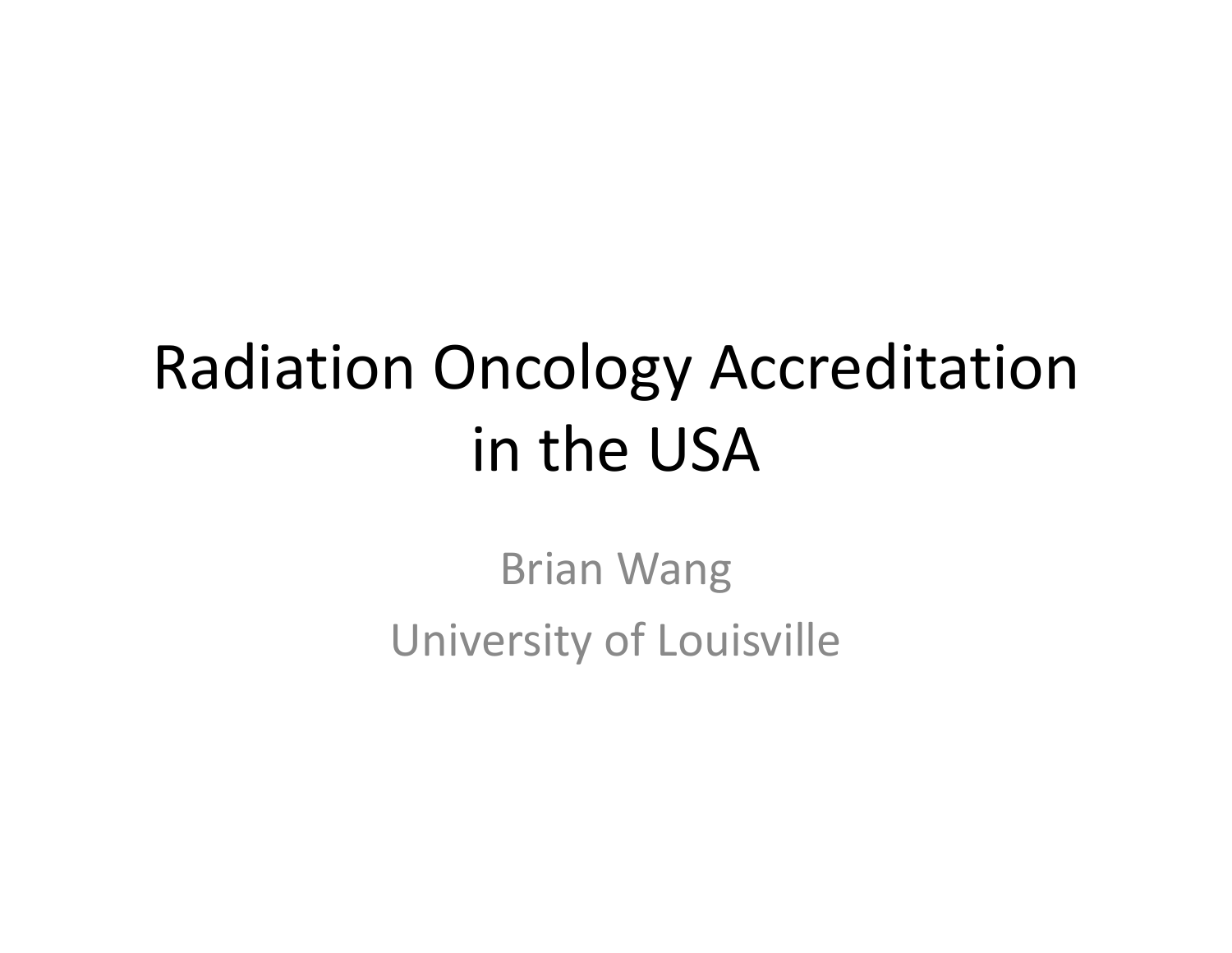## Definition from Wikipedia

- **Accreditation** is the process in which certification of competency, authority, or credibility is presented
- **Hospital accreditation:** A self‐assessment and external peer assessment process used by health care organizations to accurately assess their level of performance in relation to **established standards** and to implement ways to **continuously improve**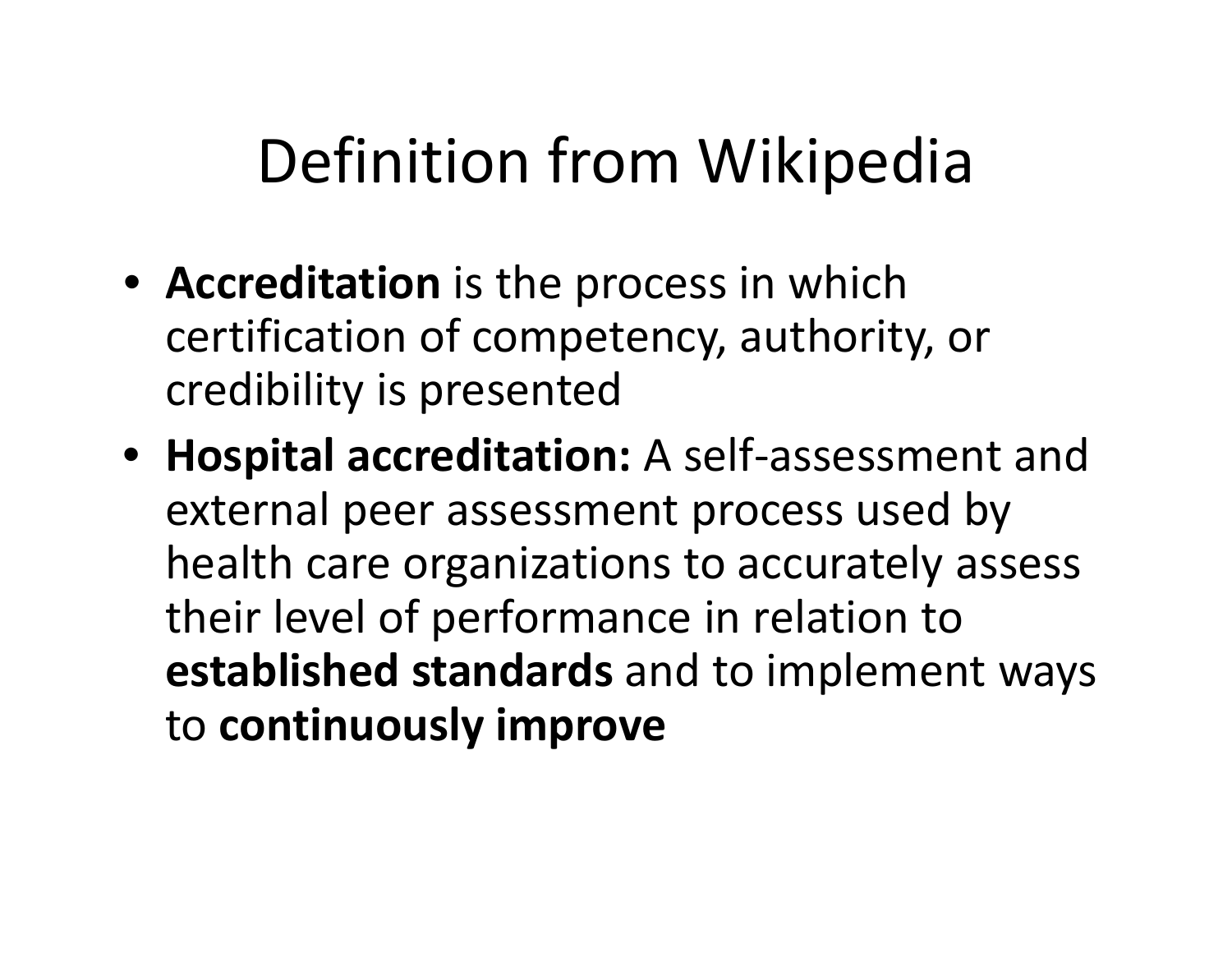# Why getting accredited?

- Administrators
	- $-$  I need something to advertise our program
	- – All other Rad Onc centers in town already got accredited
	- $-$  Is our staffing level appropriate?
	- How about our Policy and Procedures?
- Radiation Oncologists
	- – $-$  Is our technology up to date?
	- How about the quality assurance program?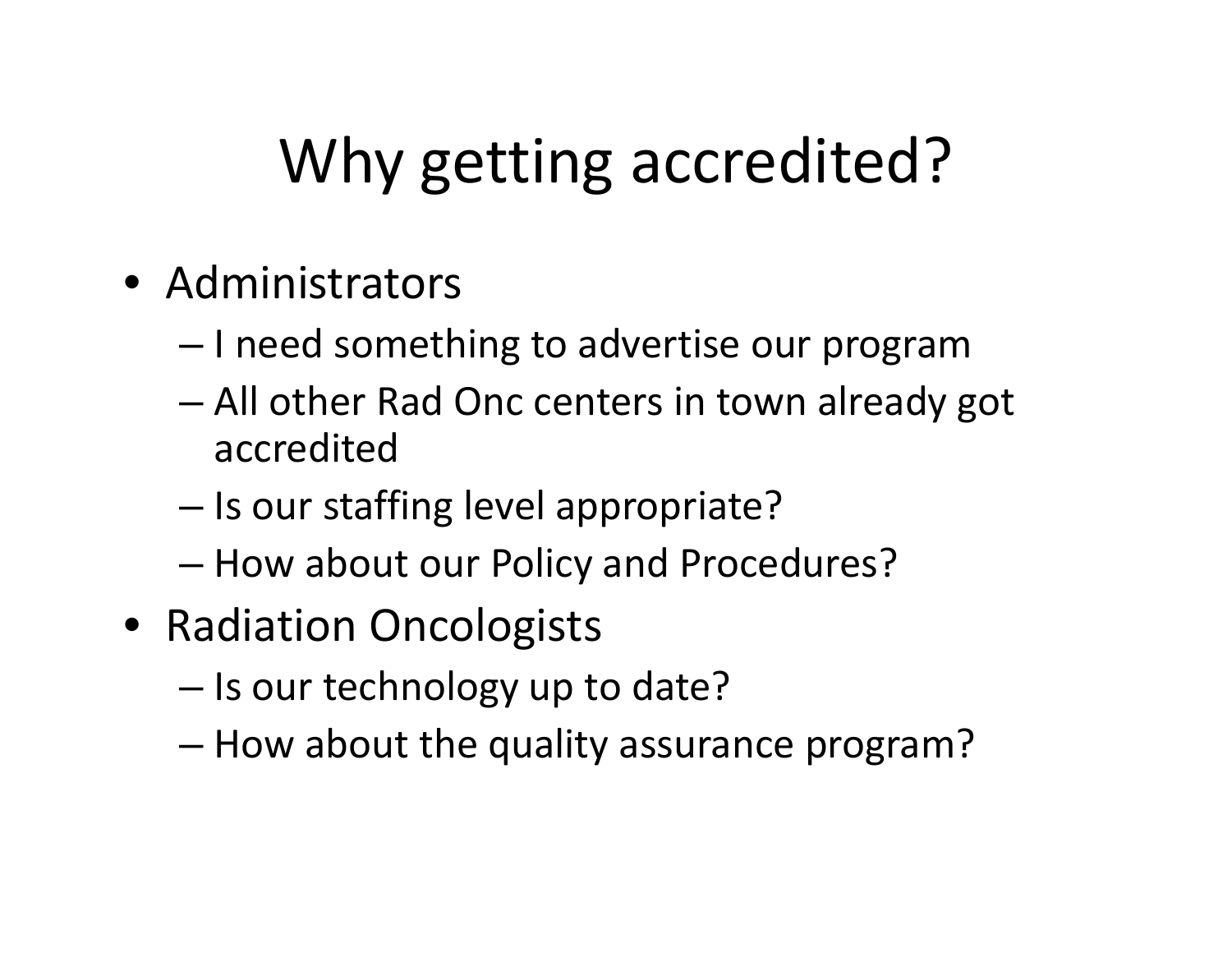### Reasons by Medical Physicists

- We need to hire more physicists
- How is my QA activity compared to national standard?
- How about the safety procedures?

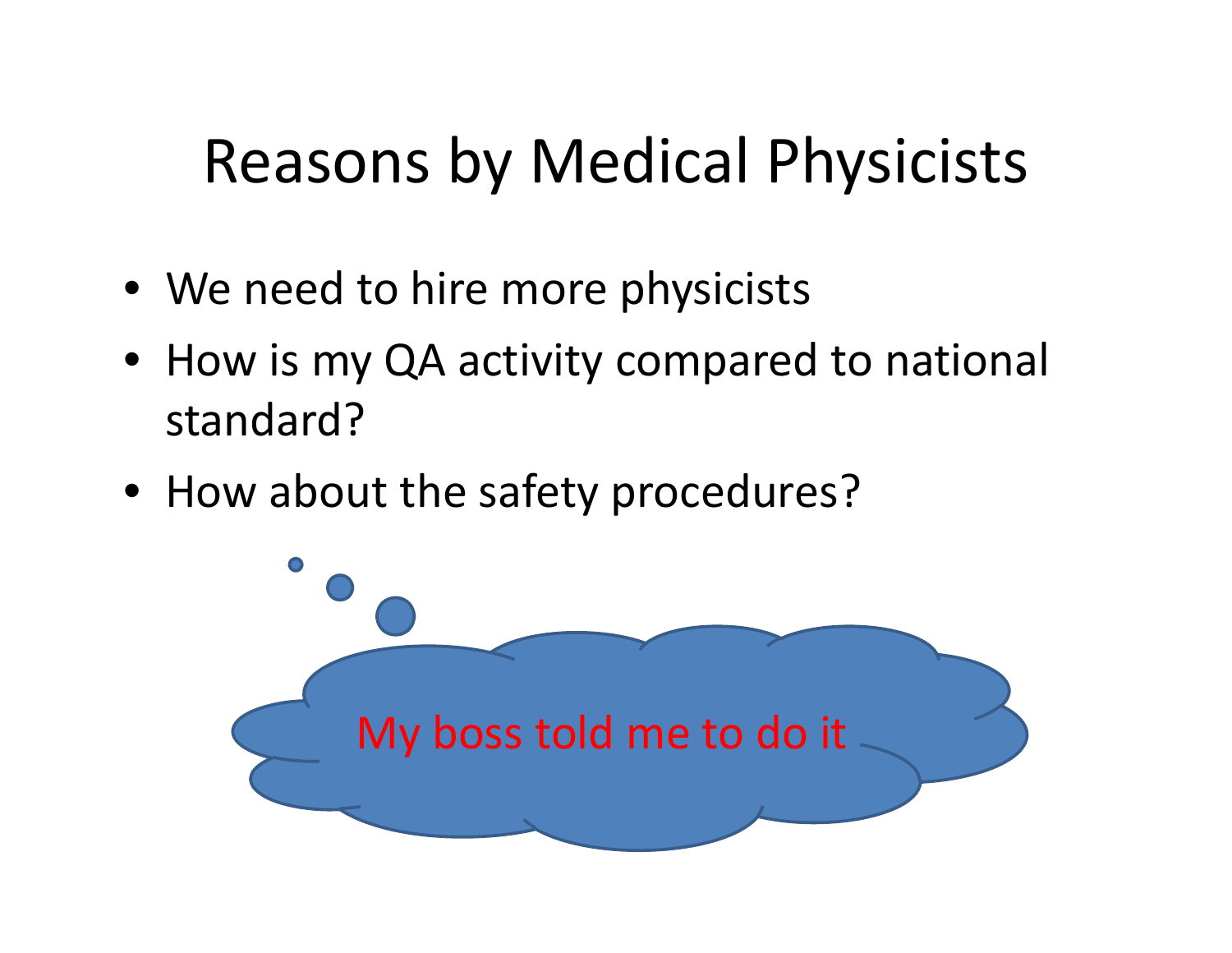#### Data Gathering Process

- Information were gathered from the websites of the three accreditation organizations
- Questionnaire were then sent out by email to confirm or add the information
- Acknowledgement for their response
	- ACR: Michael Ray
	- –ACRO: Shannon Sperati
	- ASTRO: Samantha Dawes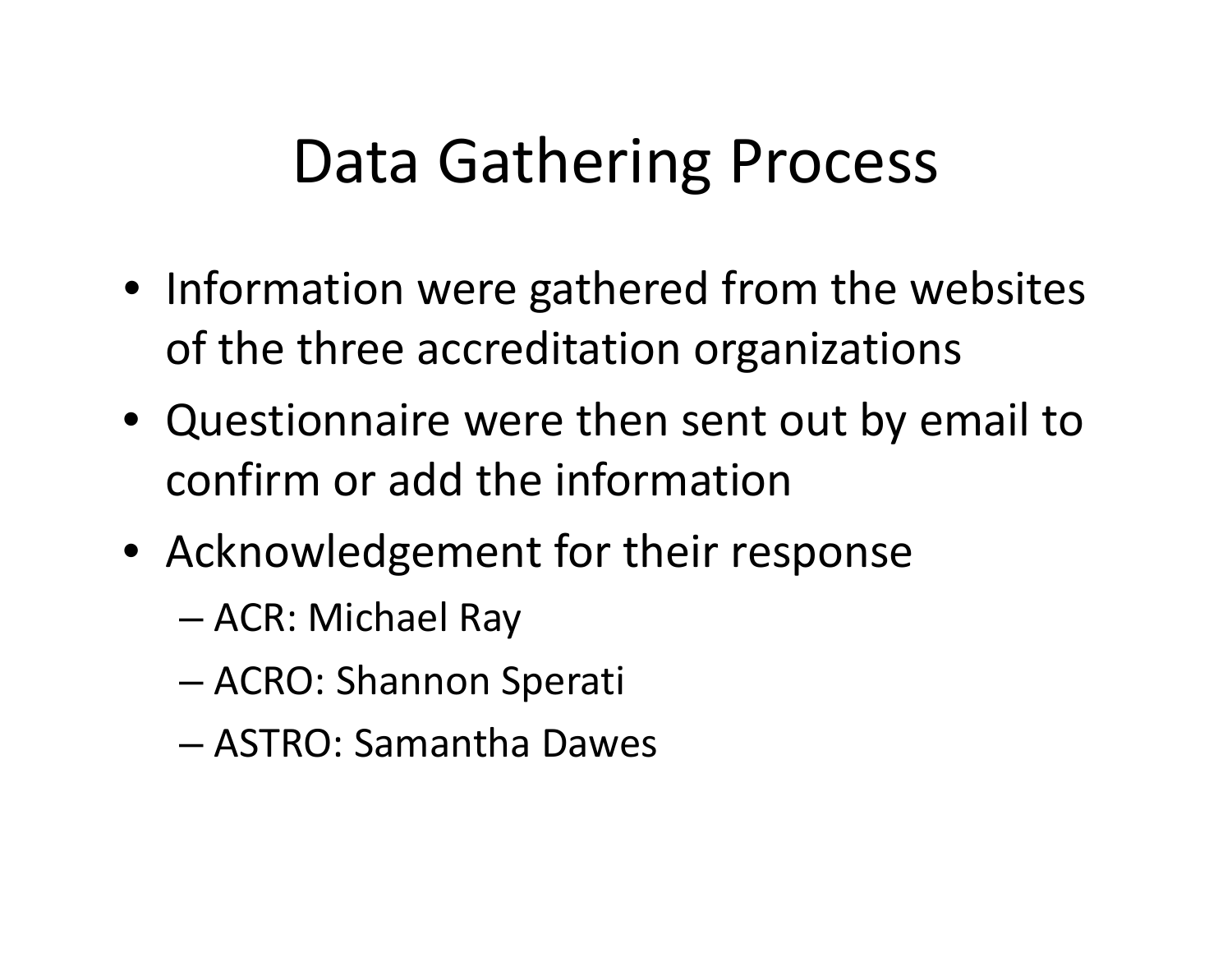### Rad Onc Accreditations in the USA

- ACR: Radiation Oncology Practice Accreditation (ROPA)
- $\bullet$ ACRO: Practice Accreditation Program (PAP)
- ASTRO: Accreditation Program for Excellence (APEx)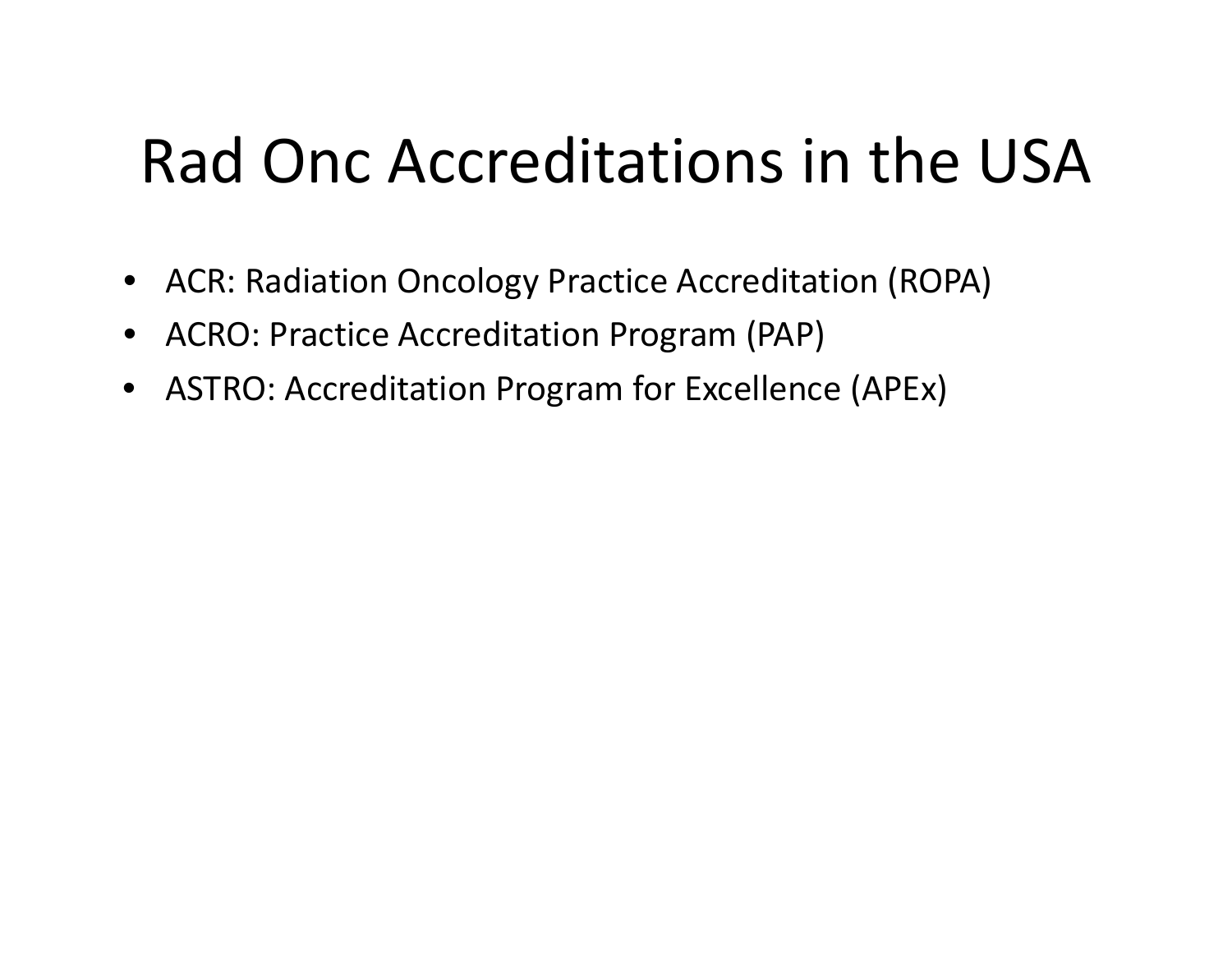#### When was the accreditation first offered?

| <b>ACR</b> | <b>ACRO</b> | <b>ASTRO</b> |
|------------|-------------|--------------|
| 1986       | 1995        | 2014         |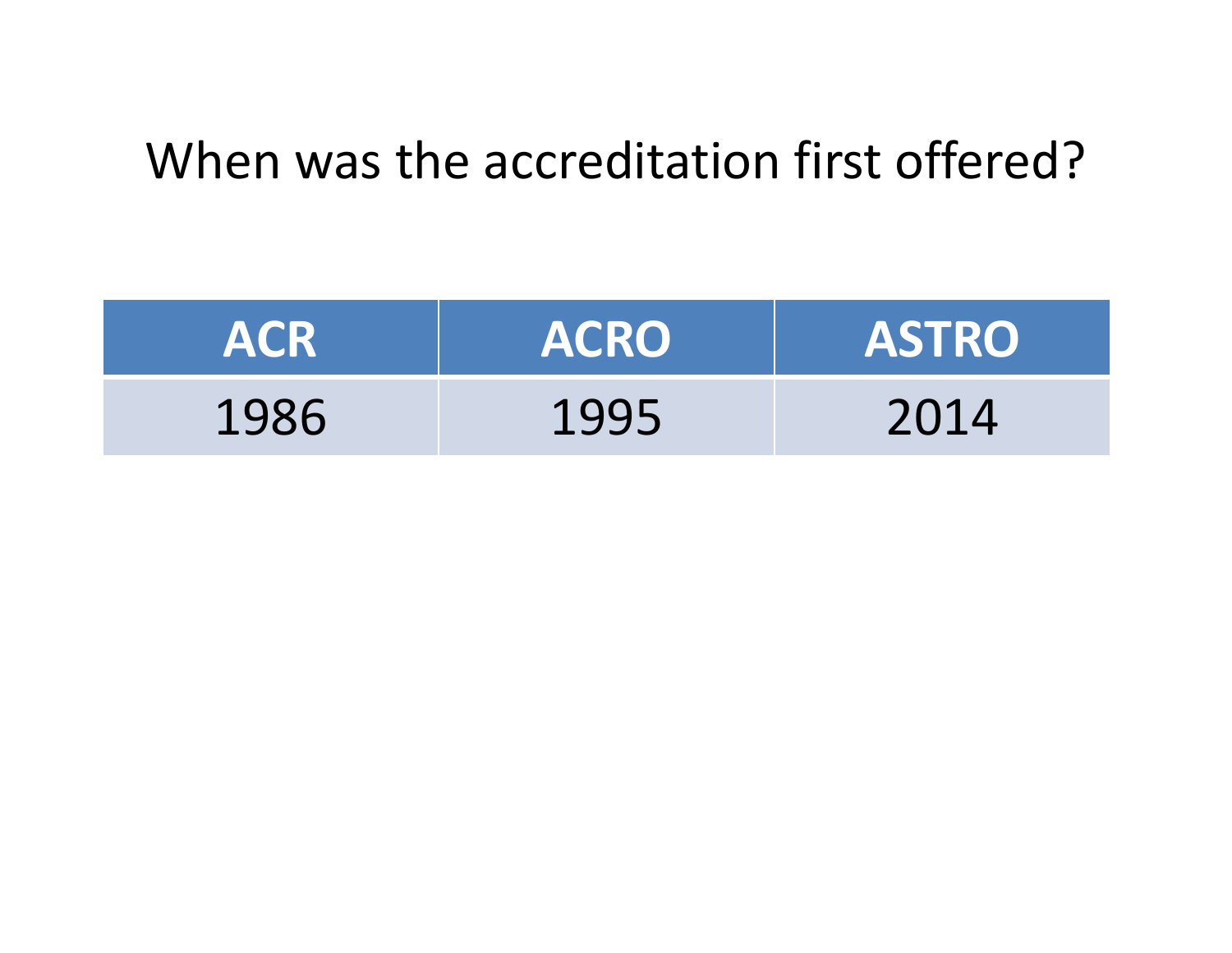#### Cost and Length of Accreditation

| <b>Organization</b>                | <b>ACR</b>  | <b>ACRO</b>                                | <b>ASTRO</b> |
|------------------------------------|-------------|--------------------------------------------|--------------|
| Main                               | \$9500      | \$8750                                     | \$14000      |
| <b>Satellite</b>                   | \$3000      | \$3500                                     | \$5000       |
| <b>Travel Cost of</b><br>Surveyors | Included    | <b>Not</b><br>included, bill<br>separately | Included     |
| Years                              | $\mathsf R$ | 3                                          |              |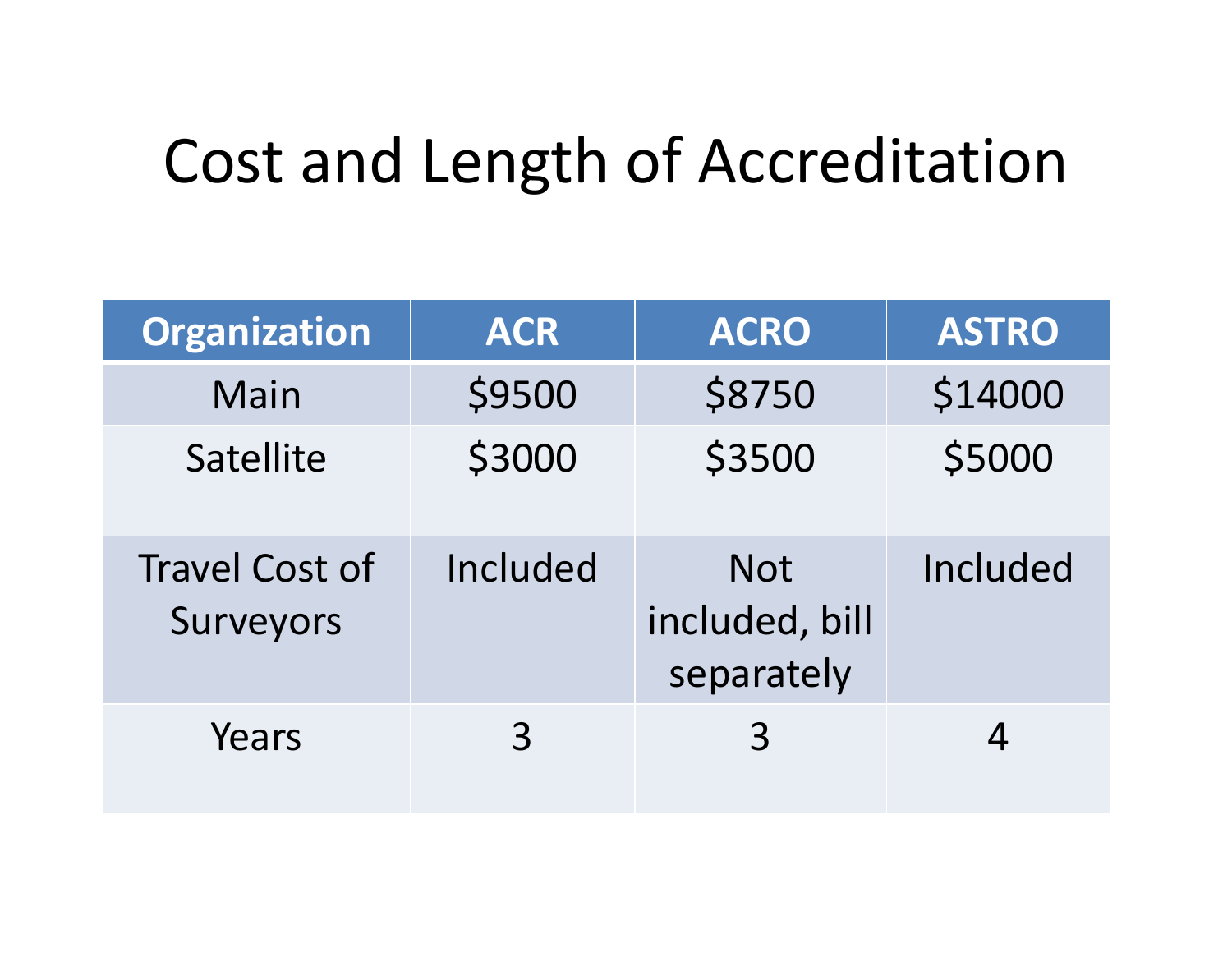#### Profession of On‐site Surveyors

| <b>ACR</b>                                              | <b>ACRO</b>                                                                                                                                                                                                             | <b>ASTRO</b>                                                                                                           |
|---------------------------------------------------------|-------------------------------------------------------------------------------------------------------------------------------------------------------------------------------------------------------------------------|------------------------------------------------------------------------------------------------------------------------|
| <b>Radiation Oncologist</b><br><b>Medical Physicist</b> | Administrator<br><b>Medical Physicist</b>                                                                                                                                                                               | <b>Radiation Oncologist</b><br><b>Medical Physicist</b>                                                                |
|                                                         | *Multiple physician<br>(typically 8) perform the<br>chart review.<br>Physician are organized<br>into disease-site specific<br>teams.<br>Chart reviews are<br>performed remotely using<br>an encrypted web<br>interface. | *For very large facilities,<br>may send an additional<br>surveyor (dosimetrist,<br>therapist, or another<br>physicist) |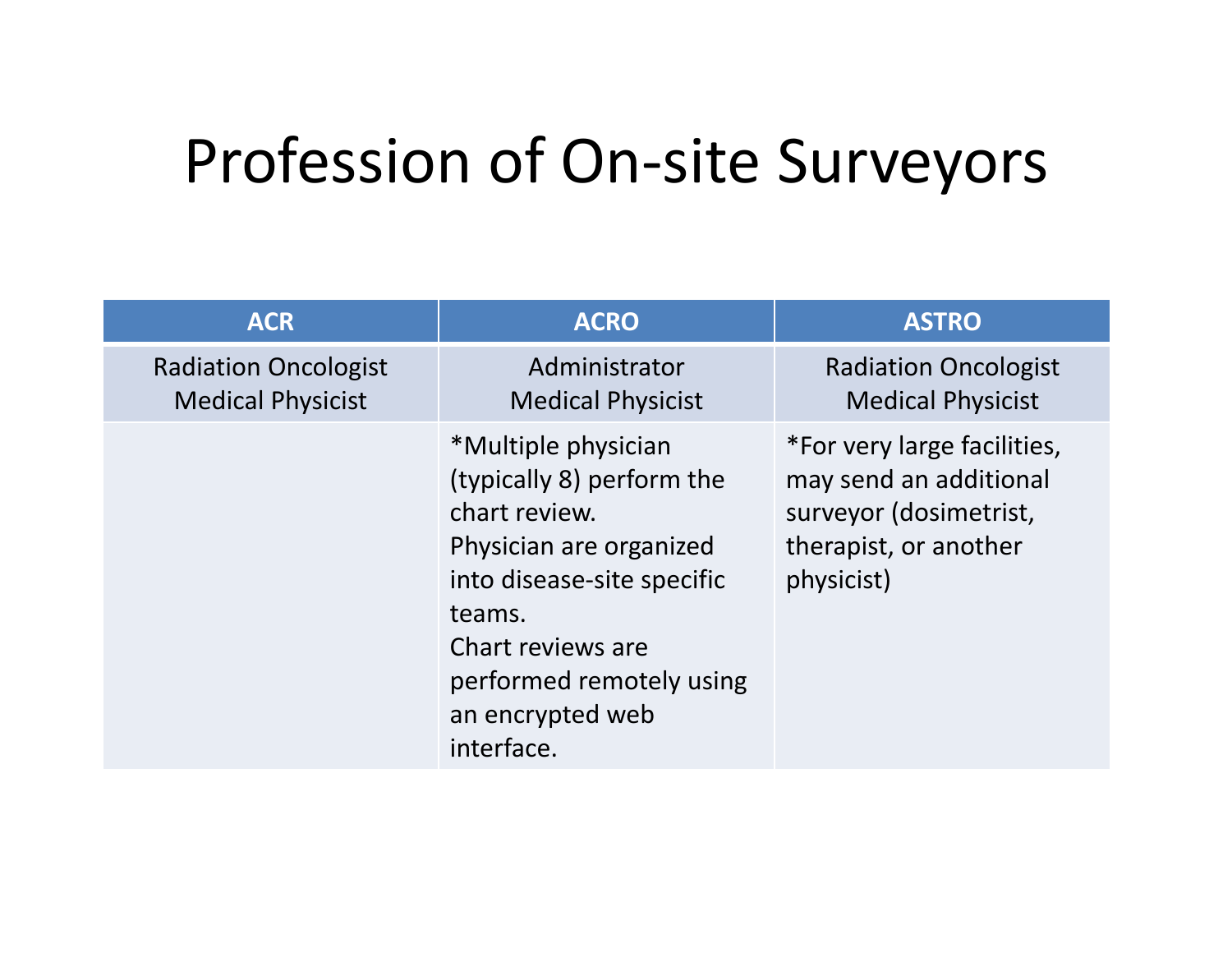#### How Long is the Process (in months)?

| <b>Organization</b>      | <b>ACR</b> | <b>ACRO</b> | <b>ASTRO</b> |
|--------------------------|------------|-------------|--------------|
| Application              | $3 - 6$    | $1 - 2$     | $6 - 9*$     |
| <b>Survey and Report</b> | $2 - 3$    | 3           | 3            |
| Total                    | $5-9$      | $4 - 5$     | $9 - 12$     |

\* Self‐assessment is rigorous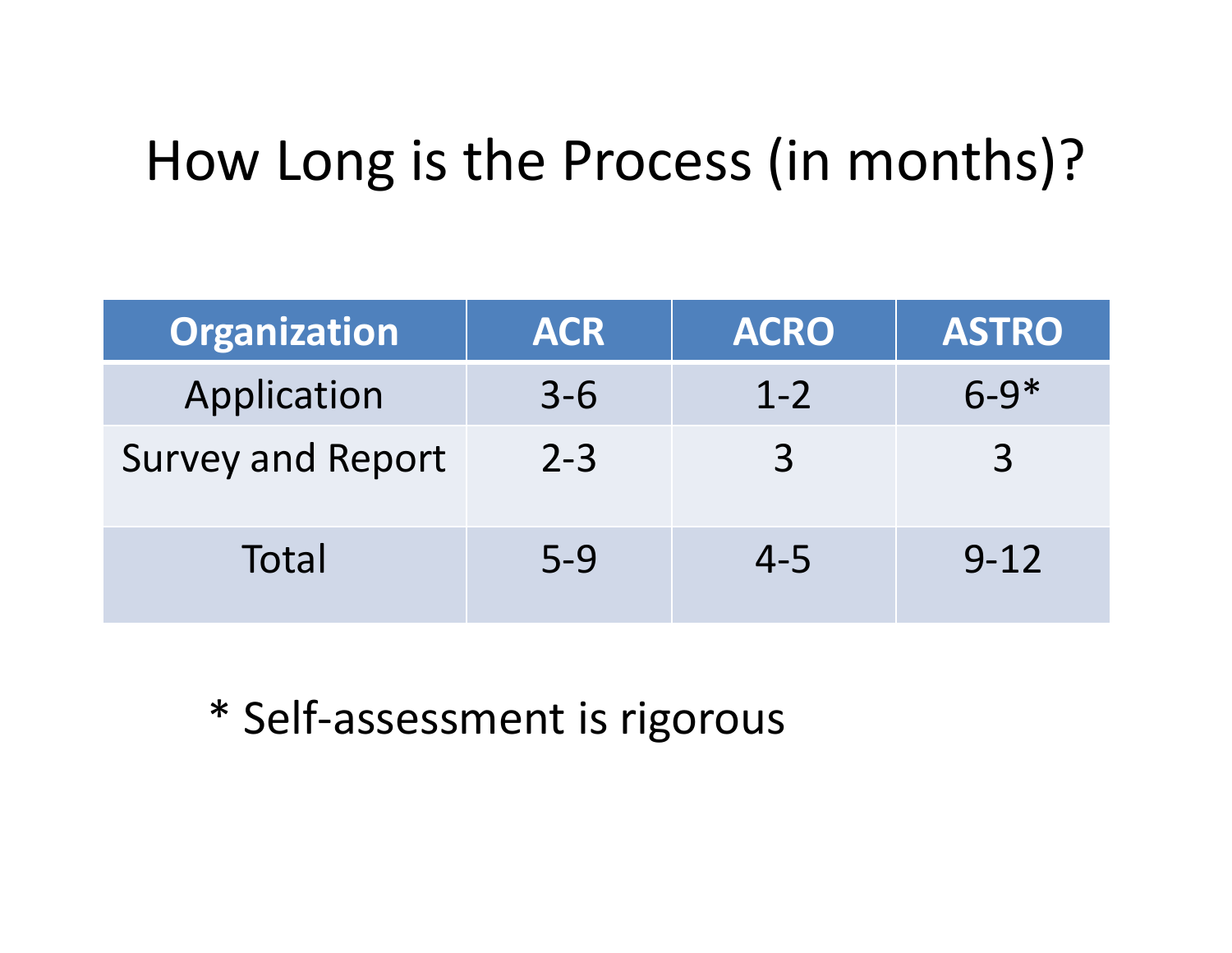#### Total Number of Accredited Centers (as early 2018)

| <b>ACR</b> | <b>ACRO</b> | <b>ASTRO</b>   |
|------------|-------------|----------------|
| 723        | 193         | 73 (221 in the |
|            |             | program)       |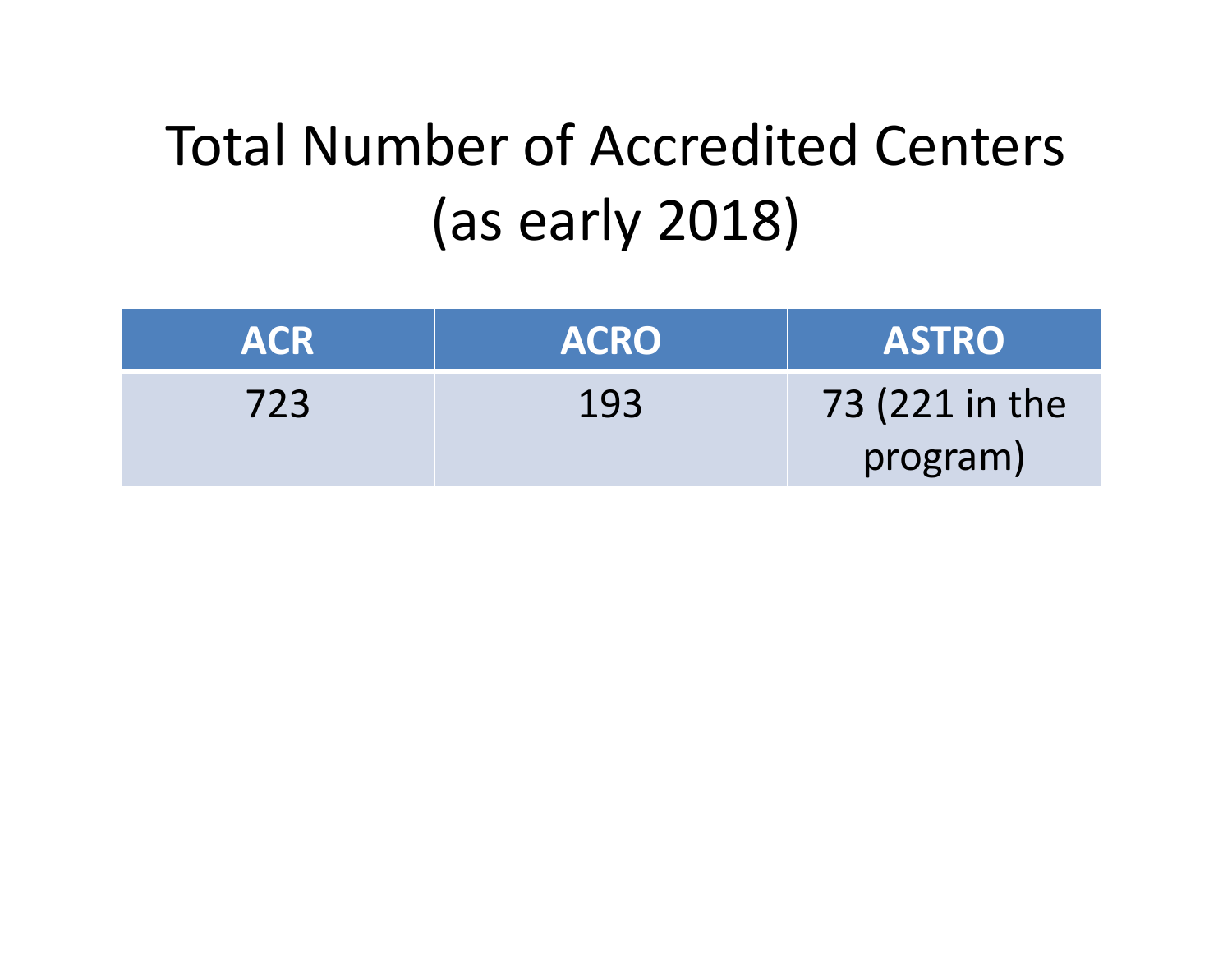## ACR in Fiscal Year 2017

- Received Applications
	- 29 initial and 183 renewals
	- 15% increase from previous year
- Decisions
	- 92 (66%) accredited
	- –43 (31%) deferred
	- 1 denied
	- 1 Mini‐Audit
	- 3 Scheduled On‐Site Surveys (SOSS)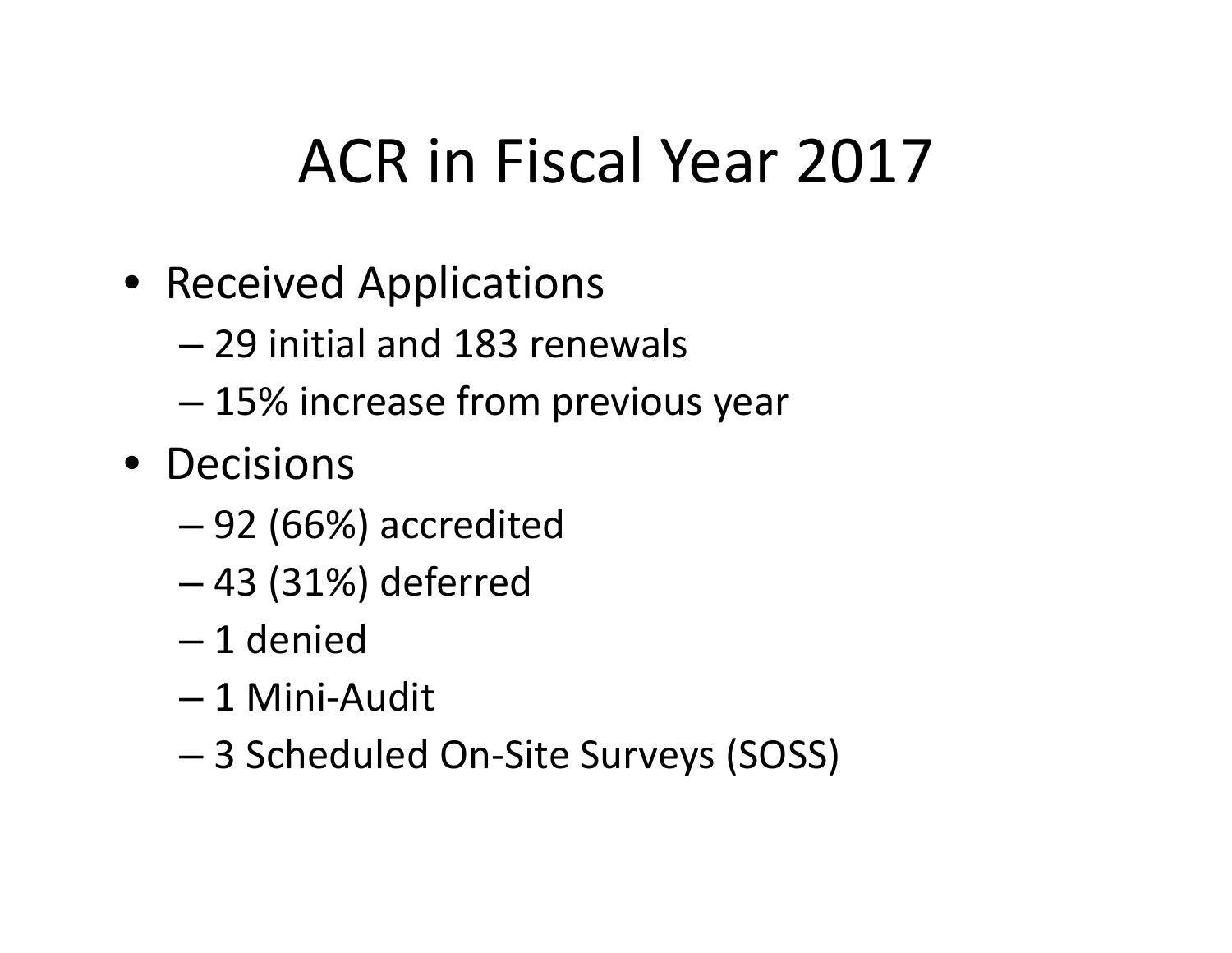#### ACRO in 2017

- Full: 18%
- Provisional: 79%
- Denied: 3%
- Most practices moved **from Provisional to Full** accreditation when they provide documentation of meeting the Required Corrective Actions.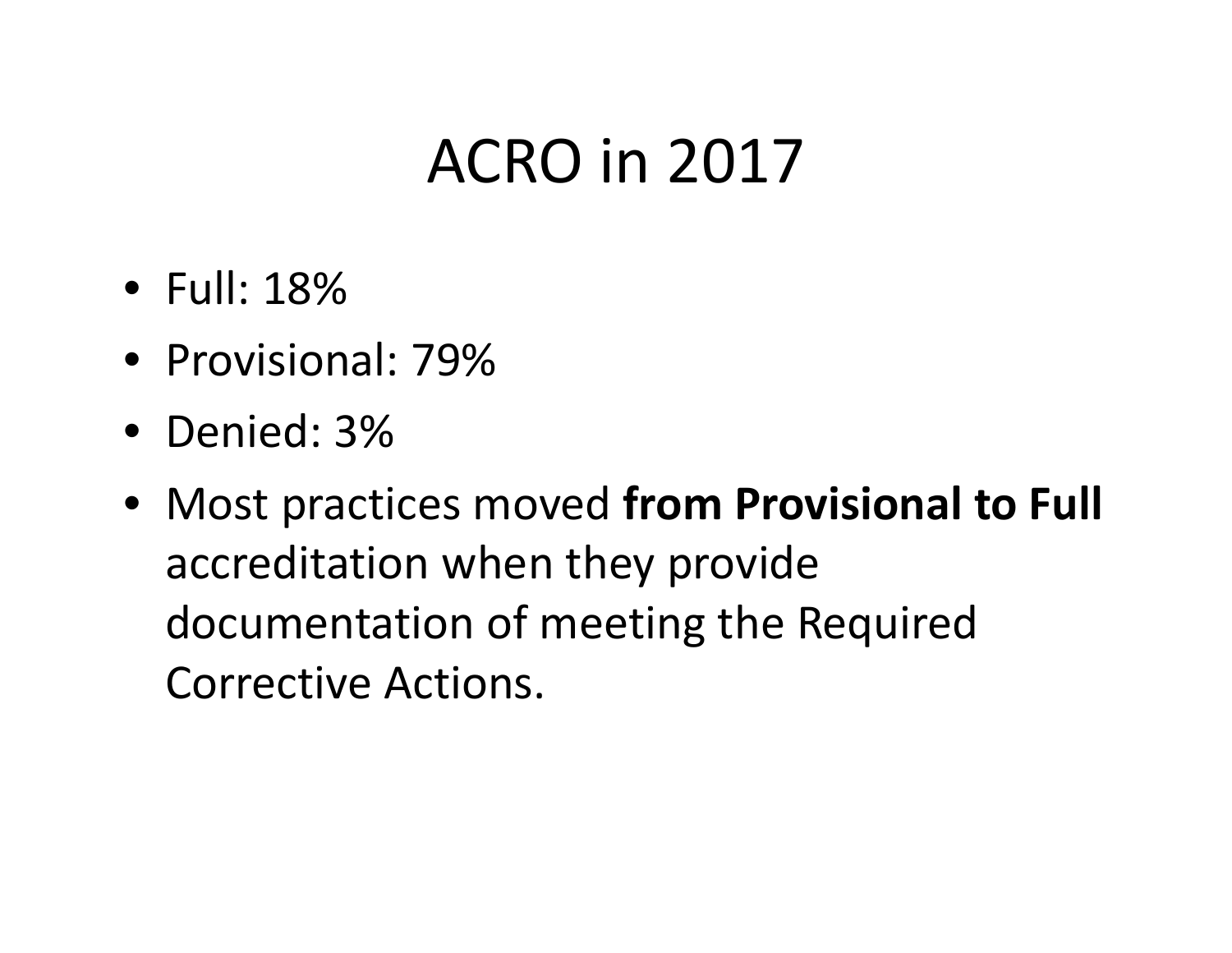#### ASTRO

- 65% accredited
- 35% deferred
- no denials